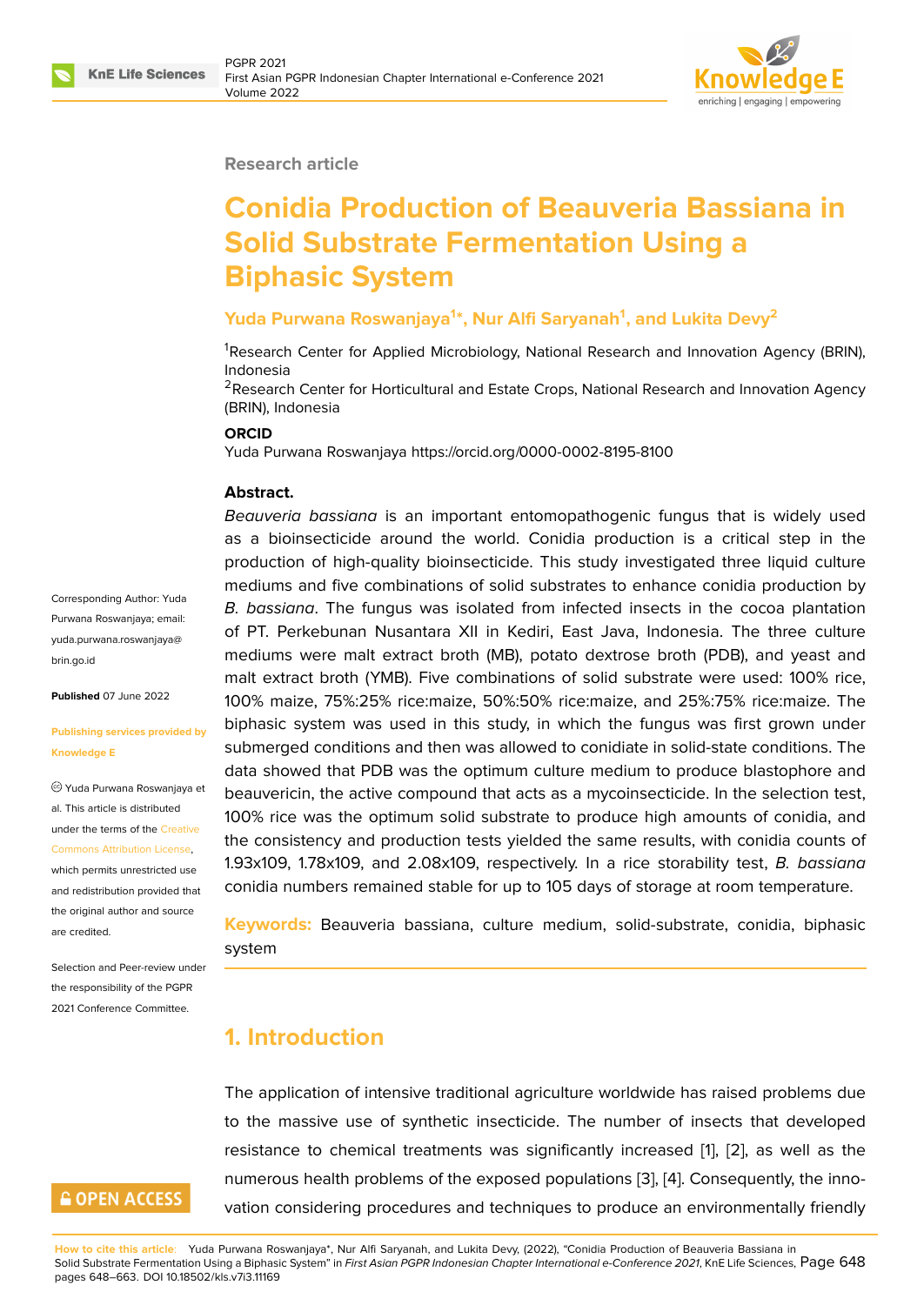insecticide based on microorganisms as biocontrol agents (BCAs) is also gained attention for crop protection against pests. Entomopathogen fungi (EF) are recognized as BCA with essential properties to combat insect pests with selective activities [5]. The formulation and production of this type of bioinsecticide are already well-established since the market for this product is also widely open [6]–[8].

*Beauveria bassiana* (Balsamo) Vuillemin, is a well-known EF and its role as [B](#page-11-2)CA is already proven because of its ability to infect a different insect population in almost all insect orders [9]. The genetic variability of this fungus i[s h](#page-12-0)i[gh](#page-12-1), which allows it to distribute throughout the world from temperate to tropical areas. This EF worldwide distribution is due to its adaptability to changing environmental conditions [10]. *B. bassiana* has exclusive pro[pe](#page-12-2)rties besides its performance as an EF. This fungus can also grow inside plant tissues as an endophyte [11], have antagonistic activities against plant pathogens [12], can colonize the rhizosphere, and can live saprophytically in [the](#page-12-3) soil [13], [14].

Aerial conidia as propagules are produced by *B. bassiana* in which under natural conditions has a function for [di](#page-12-4)spersal and infection [15]. The flooding inoculation [me](#page-12-5)thod is commonly used to apply *B. bassiana*, which sets a condition fo[r p](#page-12-6)r[opa](#page-12-7)gules to interact with insects and the environment then starts an infective process. The requirement of this ideal condition is the propagules sho[uld](#page-12-8) be at a high concentration so that the interaction probability among fungi, insects, and the environment can be increased. The purpose of increasing yields of infective propagule from *B. bassiana* has been developed by applying new techniques and culture procedures.

Different methodologies were applied to produce a high amount of *B. bassiana* spores. Both liquid and solid mediums can be used as a substrate for the mass production of these spores. Two different spores can be formed depends on the medium type. Conidia are produced in a solid substrate (aerial conidia), while blastospores are produced in a liquid medium. The proportion of carbon and nitrogen source on the medium can induce *B. bassiana* to form conidia under submerged culture [16]. Conidia can also be produced in a biphasic system, in which fungus is first grown under submerged conditions to produce metabolic active blastospores and then allowed to conidiate in solid-state conditions [17]. The main difference between conidia [and](#page-12-9) blastospore is their hydrophobic and hydrophilic properties. Aerial conidia are more hydrophobic, making these types of spores more suitable for oil formulation, while blastospore are hydrophilic, which ha[s a](#page-12-10) disadvantage since their viability will lose in a relatively short time during storage [18]. Therefore, solid substrate fermentation is considered as a proper system for mass production of conidia from *B. bassiana*.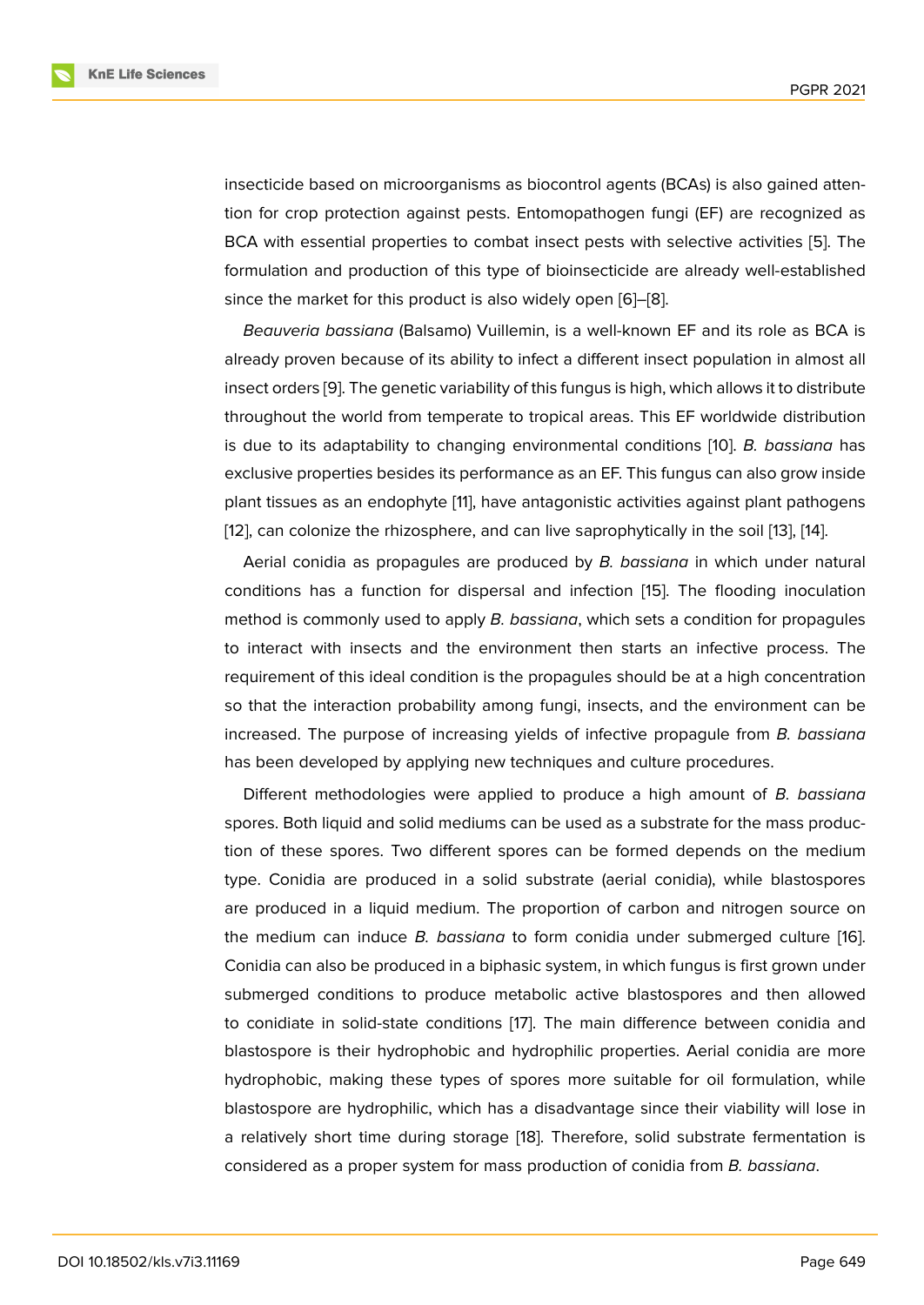Substrate selection for the fermentation process has to be determined to produce a high number of conidia. This fungus can be cultivated in the synthetic liquid mediums which are commonly used in the laboratory [19] or using defined mediums with an adjusted C/N ratio from waste products [20]. As a solid substrate, rice grain has been selected as the most common substrate for the production of conidia [21], [22]. Rice has characteristics such as a proper C/N ratio, che[ap,](#page-13-0) worldwide availability, uniform in size and shape, easily hydrated, and has the [bes](#page-13-1)t structural integrity after being colonized by fungi. However, using a mixture between rice and agro-industria[l w](#page-13-2)a[stes](#page-13-3) or other grains can also be considered to give an added value [17].

Our laboratory has a local isolate of *B. bassiana*, isolated from infected insects in the cocoa (*Theobroma cacao*) plantation of PT. Perkebunan Nusantara XII, in Kediri, East Java, Indonesia. This present study investigated [a](#page-12-10) biphasic system to produce maximal conidia production by these local *B. bassiana*. Three different liquid culture mediums were selected to find the most suitable mediums to produce blastospore and beauvericin in submerged culture, followed by selecting a solid substrate using five different rice and maize grain combinations. Consistency and production test were done to prove that the most optimal substrate in the selection step gave the consistent conidia number. Furthermore, the quality of conidia in the dried powdered solid substrate was quantified during storage at room temperature for 105 days.

# **2. Methodology**

#### **2.1. Microorganism and submerged culture conditions**

The morphological criteria described by Lacey [23] were used to identify the isolated fungus, and these fungi were identified as *B. bassiana*. Potato Dextrose Agar (PDA) was used to maintain the stock and working culture of *B. bassiana* at 28<sup>o</sup>C. Fungal blastophores and beauvericin production were [stu](#page-13-4)died in the submerged culture at  $28^{\circ}$ C on a rotary shaker at 160 rpm for 6 days. Six days old of working culture were prepared as inoculum by taking a full colony with a cork-borer. One hundred millilitres of different culture mediums in 250 mL Erlenmeyer flask were inoculated aseptically with three agar pieces with 1 cm in diameter fully grown by *B. bassiana*.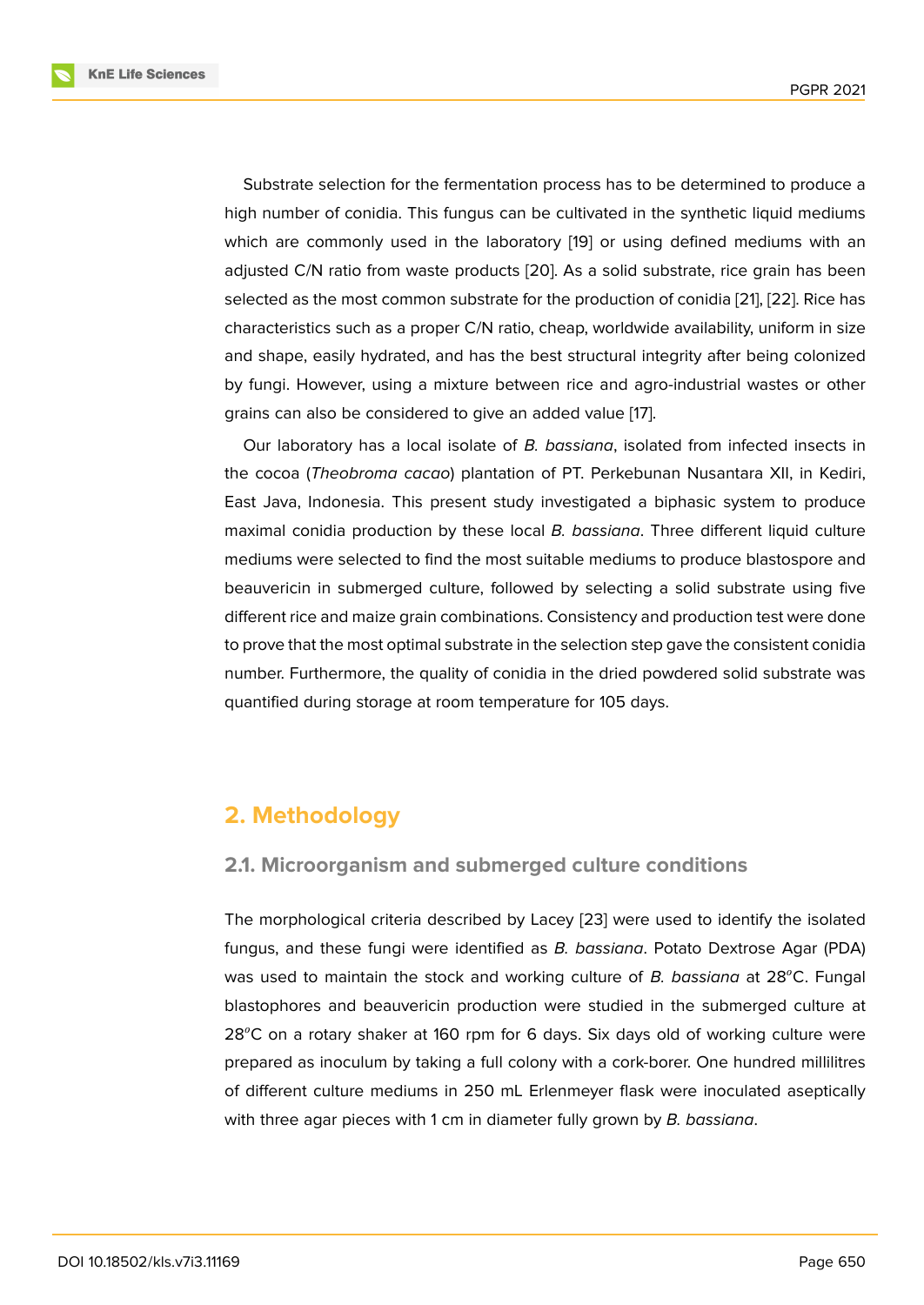#### **2.2. Selection of liquid culture medium**

For quantification of blastospore number and beauvericin content, *B. bassiana* were cultivated in three different liquid culture mediums, which were Potato Dextrose Agar (PDA), Malt Extract Broth (MB), and Yeast and Malt Extract Broth (YMB). Compositions of 1 liter of every medium were: infused potato, 200 g; and dextrose, 20 g for PDB, malt extract base, 6 g; yeast maltose, 1.8 g; dextrose, 6 g; and yeast extract, 1.2 g for MB, and malt extract base, 3 g; yeast extract, 3 g; peptone, 5 g; and dextrose, 10 g, for YMB.

Beauvericin content was determined as an additional indicator to select the most suitable liquid culture for blastophores production by *B. bassiana*. Mycelial mass, including blastophores, was separated from the medium by filtration through filter paper using a vacuum pump, followed by air-dried at room temperature. A method developed by Moretti *et al*. [24] with modifications were used for beauvericin extraction procedure, and quantification of beauvericin content was done using High-Performance Liquid Chromatography (HPLC) following the protocol described by Logrieco *et al*. [25] with modifications. [De](#page-13-5)tailed modifications for beauvericin extraction and quantification of beauvericin content from fungal samples developed by Roswanjaya *et al*. [19] were applied in this research.

#### **2.3. Solid-substrate selection for conidia production**

Five combinations of solid substrates were used to cultivate *B. bassiana*. The detail combinations of each mixture were: 100% of rice, 100% of maize, rice:maize (75%:25%), rice:maize (50%:50%), and rice:maize (25:75%). A clean-washed 100 grams of each mixture was transferred into a 250 mL Erlenmeyer flask, moistened, and autoclaved at 121 $^{\circ}$ C for 20 min. A biphasic fermentation system was applied, with the fermentation conditions were 40% moisture content (v/w),  $25^{\circ}$ C culture temperature, the inoculum concentration of 10<sup>7</sup> conidia/g wet solid substrates, 10% inoculum size, and 14 days incubation time [26]. The culture was shaken every two days to well-distribute the fungus growth on the solid substrate.

Fourteen days old conidiated substrates were harvested and dried using a tray system at  $35^{\circ}$ C until the [tota](#page-13-6)l weight was constant. The dried substrate was ground to form a powder state and sieved through 3 sets of sieves with a mesh size of 18 (1 mm), 35 (0.5 mm), and 60 (0.25 mm) [27]. The powder containing conidia, passing through all three sieve sizes, was stored before further quantification. The most optimum substrate for conidia production was selected based on the highest viability number of conidia.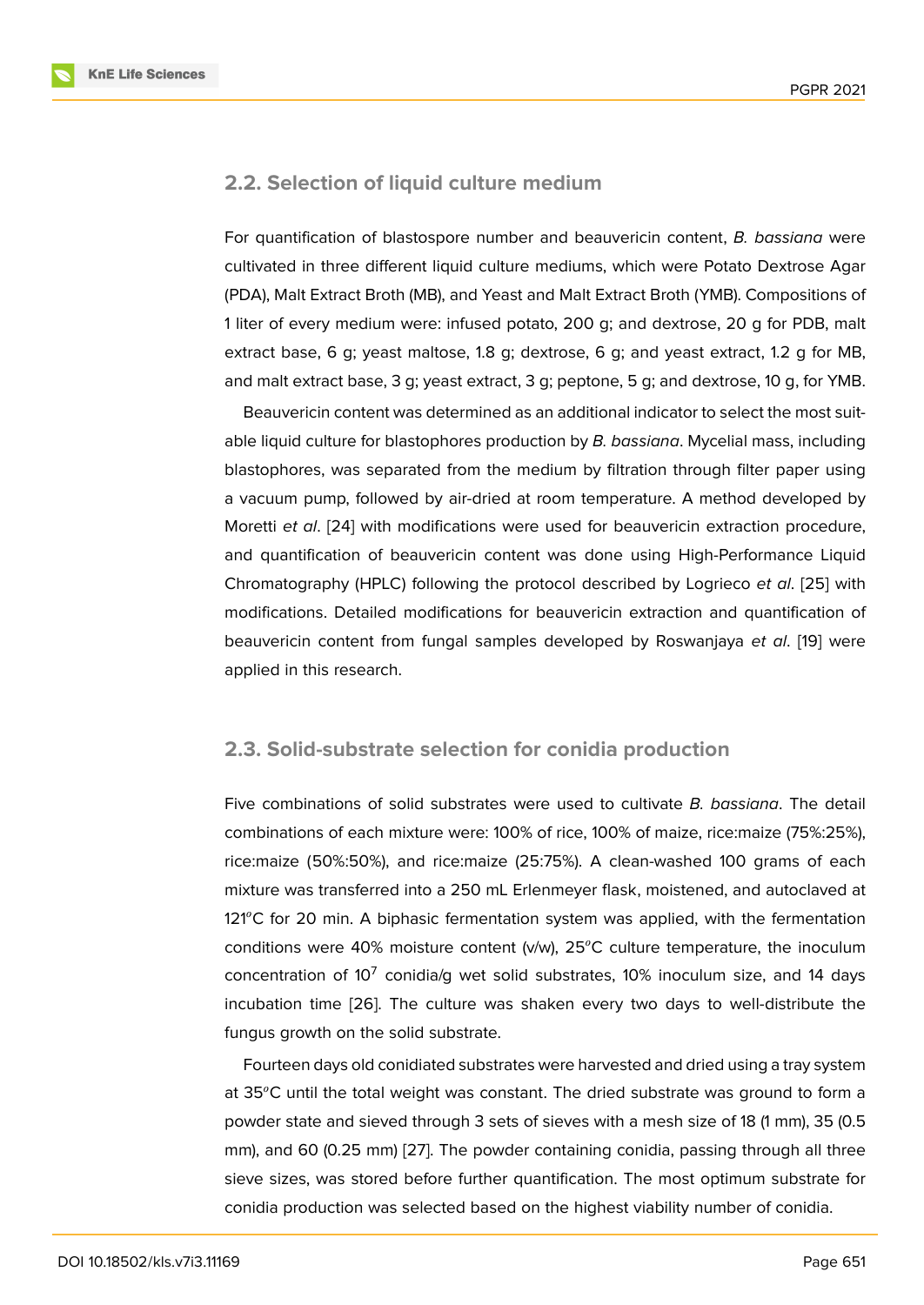

#### **2.4. Consistency and production test**

The consistency test aimed to repeat the usage of the most optimum substrate to reconfirm the conidia number resulting from the selection test. The fermentation condition and processing steps were similar to that test. The consistency of the selected substrate in producing high viable conidia was done by comparing the conidia number between selection and consistency tests.

In the production test, a larger amount of optimum substrate was used to cultivate *B. bassiana*. Unlike the selection or consistency test, autoclavable plastic bags were used in the production test instead of the Erlenmeyer flask. One kilogram of substrate was clean-washed, moistened, autoclaved, inoculated and fermented with the same condition as the two tests before. The fermented substrates were gently hand-shaking every 24 hours. The dried substrate was then ground, sieved and viable conidia numbers were counted.

#### **2.5. Conidia quality evaluation during storage**

Conidia quality was evaluated based on the viable conidia number during storage for some intervals of time. Twenty grams of conidia powder were put in the plastic clip then stored in the dark condition at room temperature. The conidia powder was sampled at 8-time points (0, 15, 30, 45, 60, 75, 90, and 105 days after storage) to evaluate conidia quality. The viable conidia numbers were counted at each time point, and the results were compared among all time points.

#### **2.6. Blastospore and conidia counting**

The indirect method was used to count blastospore or conidia in terms of viability or colony forming units (cfu). Those spores were allowed to germinate on the surface of solid agar media, and the number of germinated spores was calculated as the number of blastospore or conidia. One milliliter of liquid culture overgrown by *B. bassiana* or 1 gram of conidia powder was diluted with 9 mL of sterile distilled water. This suspension was vortexed for 30 seconds. Serial dilutions were conducted until  $10^{10}$  dilution time, vortexing for 30 seconds at each dilution. A hundred microlliters of the fungal or conidia suspension from 10<sup>5</sup> until 10<sup>10</sup> dilution time were inoculated dropwise into the Petri disk containing solidified agar medium. The suspension was homogenized on the medium's surface using a spreader. After free water was evaporated, the Petri disks were closed,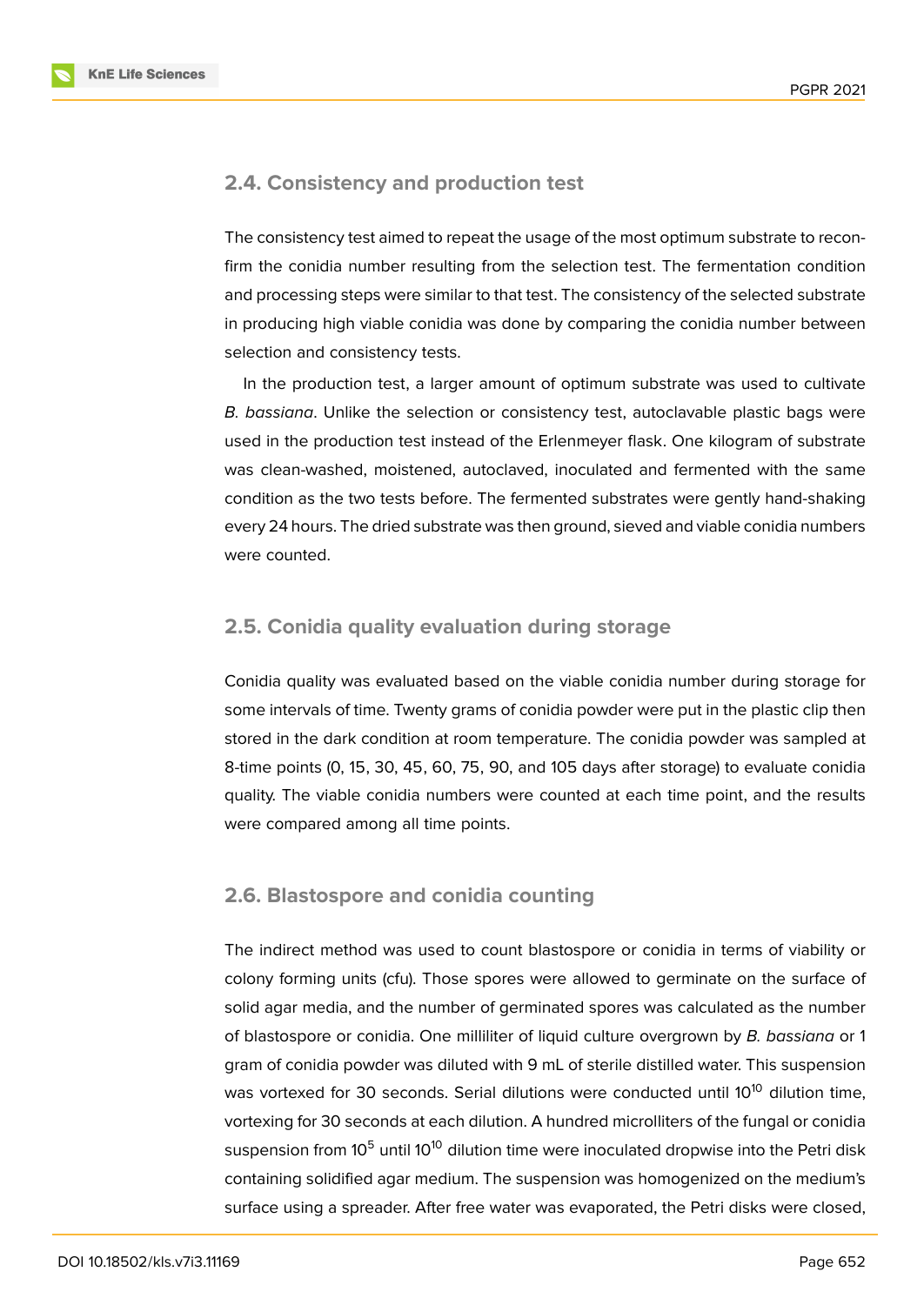sealed with parafilm and incubated for germination in the growth chamber at 25<sup>o</sup>C for 24 – 48 hours.

### **2.7. Experimental design and statistical analysis**

All experiments were arranged in a completely randomized design. The blastospore counting in this study was carried out in triplicate. However, the effects of the different liquid mediums on beauvericin content were carried out once without replication. Five replicates were carried out for each solid substrate combination, the quantification of consistency and production test, and the evaluation of conidia quality at 8-time points. We used R Studio ver. 1.4.1106 to conduct statistical tests. To compare the blastospore or conidia number among treatments, we tested the average of viable spore numbers for significance differences with ANOVA and a post-hoc Duncan test for pairwise comparison with a 95% confidence interval.

# **3. Result and Discussion**

**3.1. Blastospore production of B. bassiana in different culture mediums**

In the selection of liquid culture medium experiment, we found that the blastospore of *B. bassiana* can be produced in all three mediums tested (Figure 1A). However, the blastospore numbers were different among the mediums after 6 days post-inoculation. PDB was the most suitable culture medium to induce blastospore production. The number of blastospores was  $9.53 \times 10^8$  blastospore/mL, while in the [Y](#page-6-0)MB, blastopores were found in the lowest number,  $2.47x10<sup>8</sup>$  blastospore/mL. The fungal growth and spore production, in general, were influenced by components of the nutrients in the medium, mainly by carbon and nitrogen. *B. bassiana* does not need complex carbon or nitrogen sources since the fungus can be well-grown on a medium containing simple carbon like sucrose or glucose, nitrogen, and mineral components [28]. In the composition of the YMB medium, carbon and nitrogen originated from two sources: dextrose and malt extract and yeast extract and peptone. These double carbon and nitrogen sources could induce *B. bassiana* to produce high biomass [19]. Mycel[ial m](#page-13-7)ass as the indicator of fungal growth was not measured in this experiment, but Roswanjaya *et al*. [19] has reported that at 6 and 12 days post-inoculation, fresh mycelial biomass was highest induced on the YMB compared to the PDB. The cle[ar](#page-13-0) different medium compositions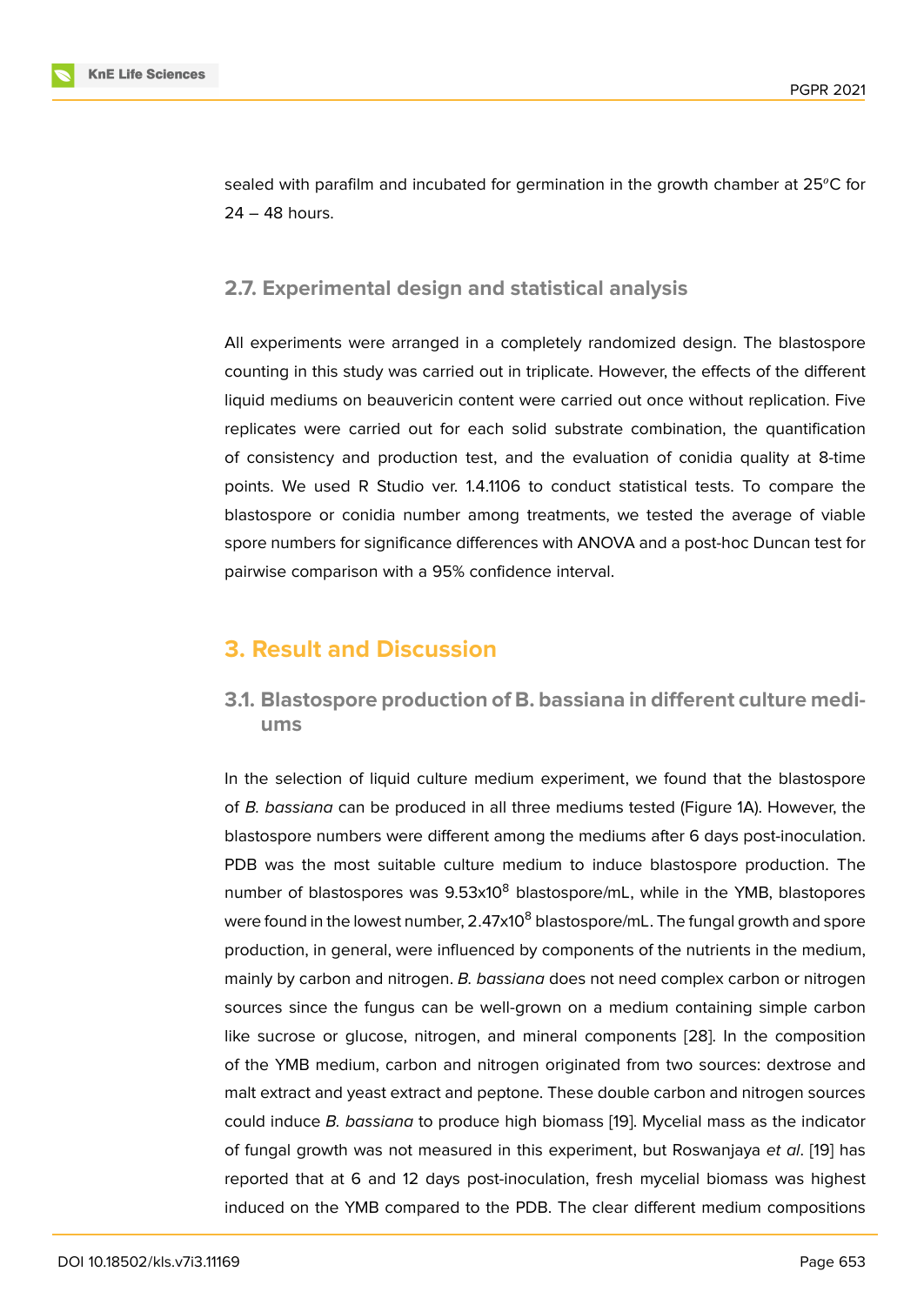to induce high biomass or high blastospore production shows that specific nutrients compositions were needed for the growth or reproduction of the *B. bassiana*.



**Figure** 1: Blastospore production (**A**) and beauvericin content (**B**) of *B. bassiana* in three different culture mediums for 6 days of inoculation. Different letters above the bars indicate statistical significance (*p*< 0.05) as determined by the ANOVA test combined with Duncans's post-hoc test.

<span id="page-6-0"></span>Beauvericin is the most important toxin produced by *B. bassiana* and has insecticidal activity [29]. In this experiment, beauvericin content was measured as an additional consideration to select the most optimal medium in inducing blastospore production. Beauvericin can be isolated from *B. bassiana* grown in all mediums (Figure 1B). The pattern [of b](#page-13-8)eauvericin content was similar to the effect of the medium on blastospore production. The highest beauvericin content was found in *B. bassiana* grown in PDB, followed by the fungus grown in MB and the YMB. The effects of specific car[b](#page-6-0)on and nitrogen in the culture mediums on beauvericin content were hard to determine since only the complete mediums were used in this experiment. The selection of the basal medium with various defined carbon and nitrogen sources using response surface methodology can be used to determine the effect of each component [30]. Apart from that, our results show that PDB was not only optimal for blastospore production but also for inducing the highest beauvericin content.

#### **3.2. Selection of solid substrate for conidia production**

After 14 days of incubation, and processing substrates through drying, grinding, sieving, and conidia counting, the selection results demonstrated that 100% of rice was the best substrate for conidia production, followed by the combination of rice : maize (75%:25%),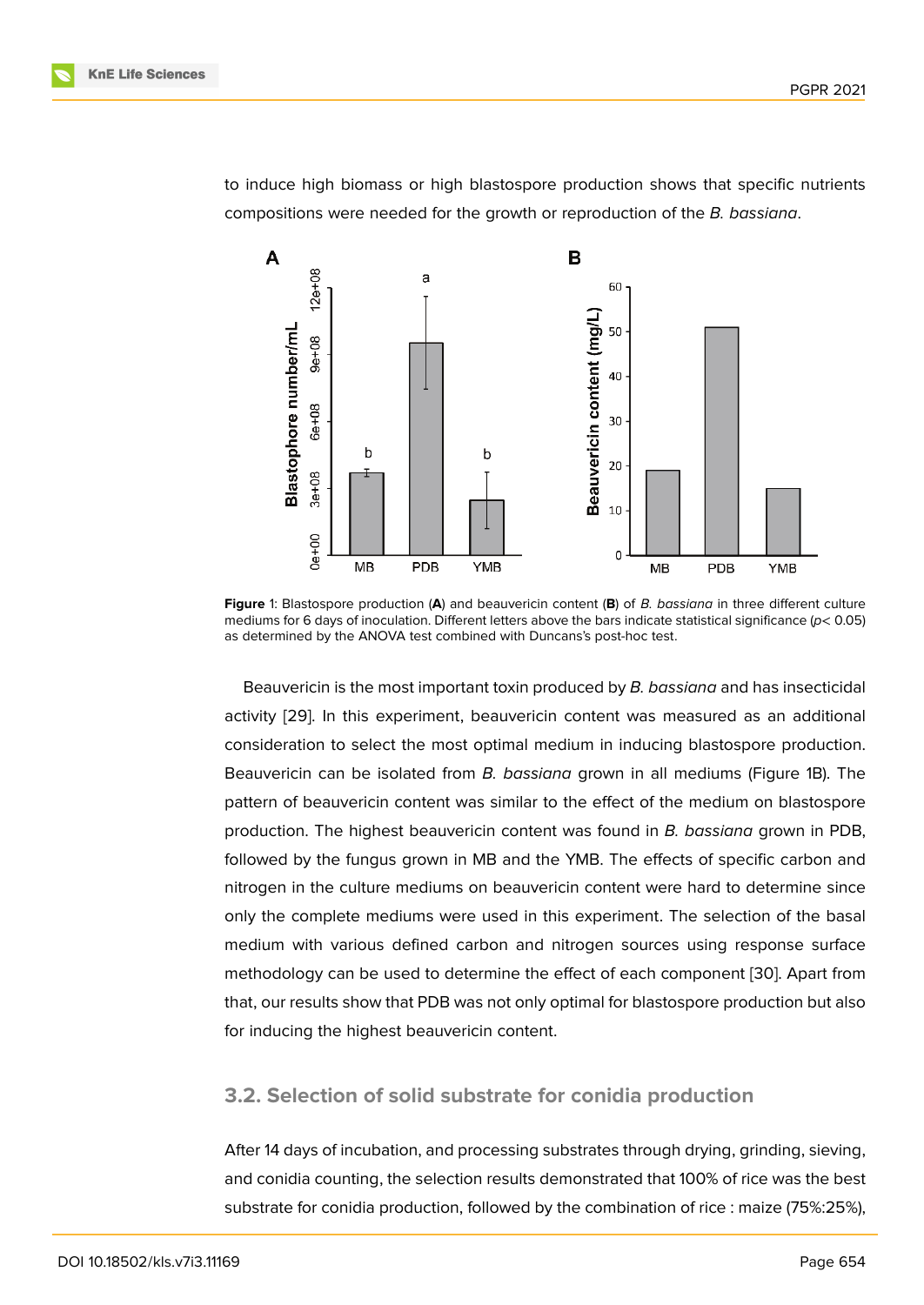rice : maize (50%:50%), and rice : maize (25%:75%) (Figure 2). Conversely, the result shows that 100% maize grains were less suitable for conidia production than others. The number of conidia for each substrate combination from the highest to the lowest were: 1.93x10<sup>9</sup> conidia[/g](#page-7-0), 6.98x10<sup>8</sup> conidia/g, 3.57x10<sup>8</sup> conidia/g, 1.98x10<sup>8</sup> conidia/g, and 1.62x10 $^{\rm 8}$  conidia/g of substrate, respectively. Our result was similar to experiments done previously to conclude that the most optimal substrate for the production of conidia by *B. bassiana* was rice grains [27], [31]–[33]. The different conidia number among the experiments was caused by the different fermentation conditions that applied. In contrast, our findings were opposite to Kreutz, *et al*. [34], which reported that optimal substrates for *B. bassiana* conidi[atio](#page-13-9)n [we](#page-14-0)r[e m](#page-14-1)aize, with the resulted total number of conidia was 3.27x10<sup>9</sup>/g. They did not use rice in their substrate selection, so we do not know the conidia production if rice was used as a su[bstr](#page-14-2)ate in their system. Moreover, the fermentation conditions were not detail mentioned in their report, makes a fair comparison could not be made.



Figure 2: Conidia production on different solid substrate combinations at 40% moisture level, 25°C, inoculated with 10% inoculum containing 10 $^7$  conidia/g wet substrate for 14 days. Different letters above the bars indicate statistical significance (*p*< 0.05) as determined by the ANOVA test combined with Duncans's post-hoc test.

<span id="page-7-0"></span>The clear pattern observed from our result was the effect of maize grains on conidia production. The higher proportion of maize grains in the whole substrate, the lower number of conidia counted. As a substrate, rice and maize acting as both a carrier and nutrient sources. The nutrient compositions between rice and maize are different,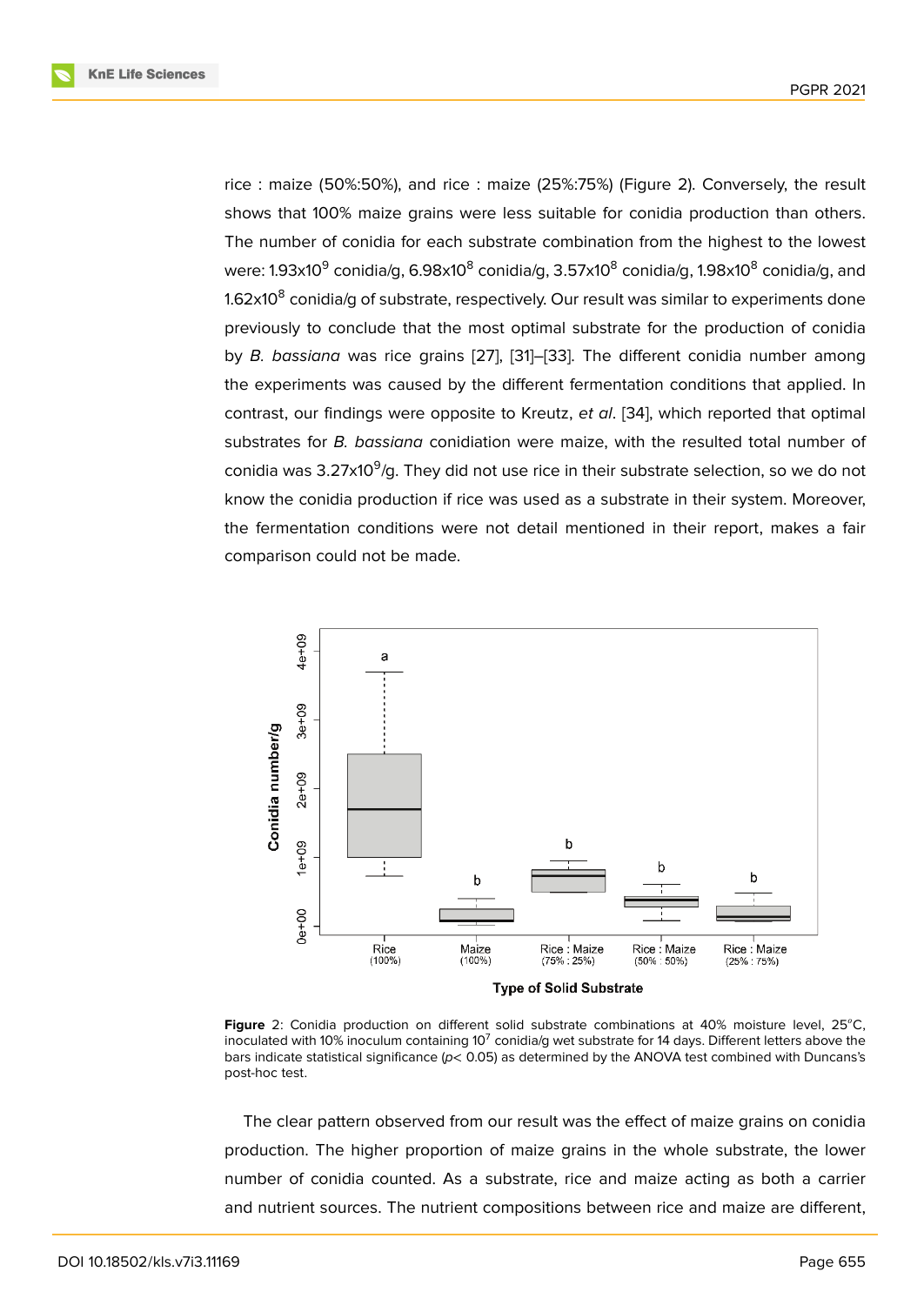making the nutritional balances in those grains also different [34], affecting the fungal colonization and conidiation. The other condition that influences the fermentation process during conidia production is the physical characteristic of the substrates [27]. Maize grains have a thicker cell wall structure than rice, making t[his](#page-14-2) substrate harder to colonize and conidiate by *B. bassiana* even after autoclaved process [35], supporting our results which conidia number in only maize substrate was the lowest. Unlike m[aize](#page-13-9) cell structure, the thinner cell wall of the rice shows better hydration properties, which makes this substrate perfect for mycelial growth and fungal conidiatio[n. T](#page-14-3)he hydration properties also directly affected the structural integrity during colonization. In our observation, maize grains substrate or combination of the substrate containing maize grains shows weaker structure integrity during the fermentation process.

In this experiment, the selection using the proportion of rice and maize was aimed to increase nutrient concentration and enhance the substrate's porosity. An ideal substrate should maintain a proper porosity that supports its structural integrity during fermentation, which keeps the superficial area to volume (*A/V*) ratio higher [31]. Our result demonstrated that the substrates containing the rice and maize grains were not increasing conidia production because of the maize grains sizes, which reduce the *A/V* ratio in the total mixture. This fact suggests that other grains or products wit[h b](#page-14-0)etter nutrition compositions and higher *A/V* ratio should be considered to be used together with rice.

### **3.3. Conidia production on consistency and production tests**

Two different tests were applied to observe the consistency of rice in inducing conidia production as high as in the selection test. It is recommended to select a substrate that gives consistent results from batch to batch [31]. Our consistency test, which repeated conidia production using the same condition as in the selection test, shows a similar result on conidia number/g (Figure 3). However, compared to the selection test, the conidia number/g in the consistency test [was](#page-14-0) slightly lower (1.78x10<sup>9</sup> compared to 1.93x10 $^9$  conidia/g). This slight reduction was no significant between these two tests based on statistical analysis. Further[m](#page-9-0)ore, this result suggests that rice was a consistent substrate for conidia production by *B. bassiana*.

The second test also aimed to observe the consistency of rice as the most optimal substrate was the production test. Different from selection and consistency tests, in the production test, we used a larger volume of rice (10 times larger) and autoclavable plastic bags instead of an Erlenmeyer flask. In this test, a similar conidia number/g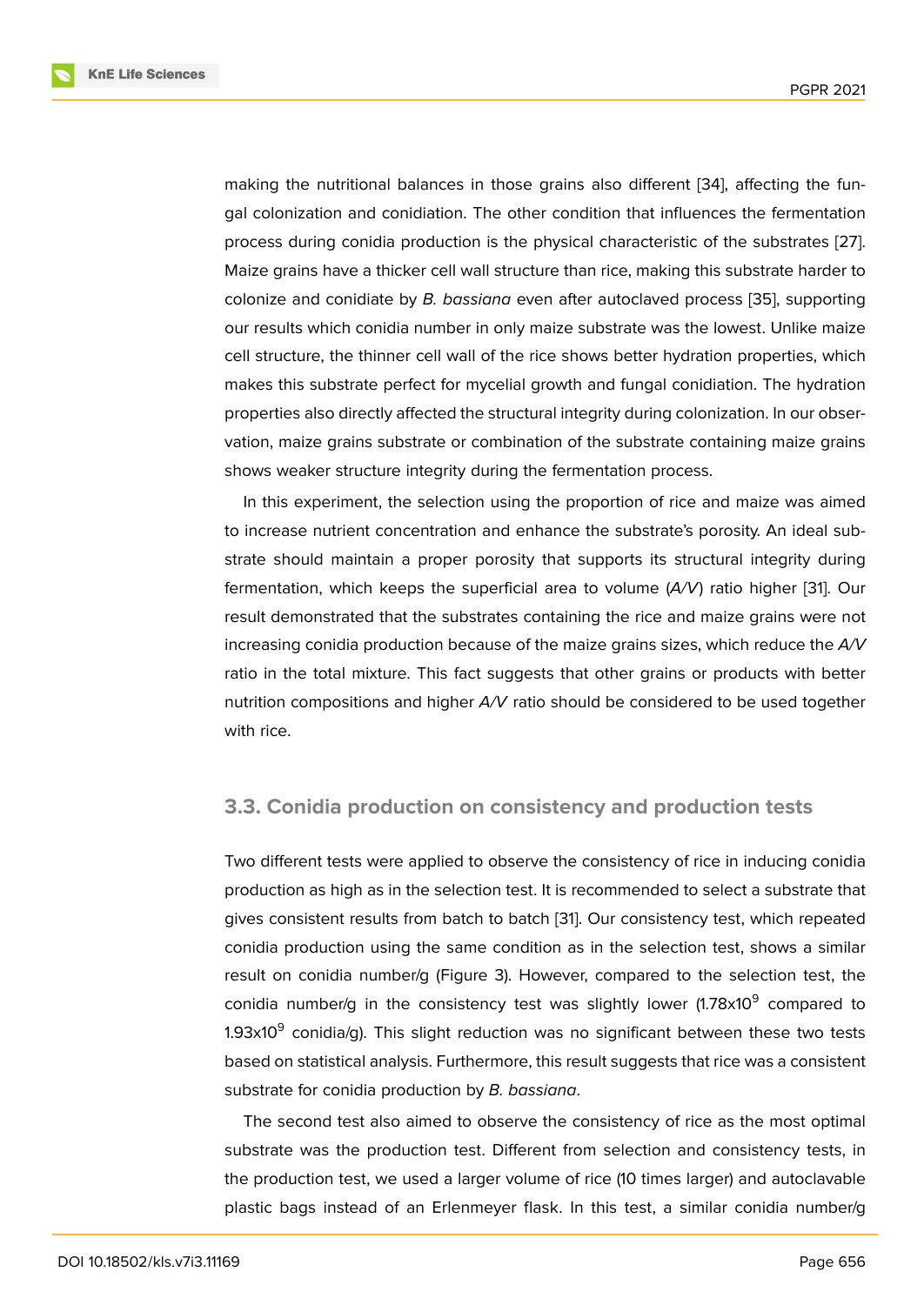

**Figure** 3: Conidia production of *B. bassiana* in selection, consistency and production tests. Different letters above the bars indicate statistical significance (*p*< 0.05) as determined by the ANOVA test combined with Duncans's post-hoc test.

<span id="page-9-0"></span>resulted as in the selection and consistency test (Figure 3). The conidia number in this production test was 2.08x10 $^9$  conidia/g, a slightly higher from the previous two tests but not a significant difference according to the statistical test. Observation of detailed fermentation conditions in the production test indicates t[ha](#page-9-0)t plastic bags created more favourable conditions for fungal colonization and conidiation. This plastic bag system also provides better internal air circulation and higher heat removal [36], which induce an optimal level of conidiation.

Rice which was proven as the best substrate for *B. bassiana* conidia production in this research, has a high homogeneity in the sense of the particle siz[e an](#page-14-4)d geometry of the substrate. According to Membrillo *et al*. [37], both size and substrate geometry affect the fungal specific growth rate and is related to the production of the maximum enzyme involved in the degradation of the substrate. Moreover, simpler nutrition products resulted from substrate degradation, allow[ed m](#page-14-5)aximal nutrients utilization by fungi and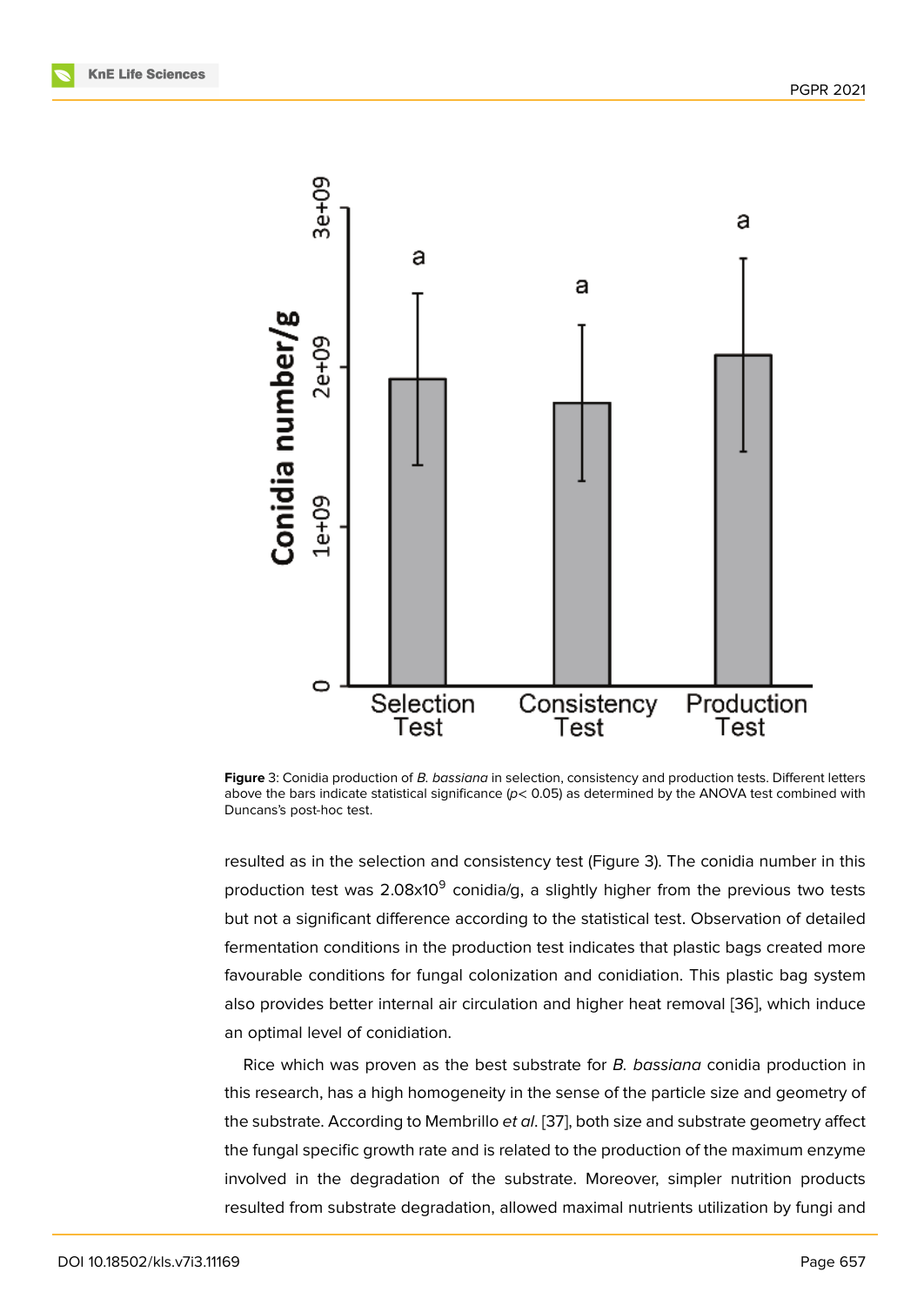affected growth and conidia production. From this experiment, the rice homogeneity can be confirmed as a factor that affects the homogeneous production of conidia resulted from these three different tests.

### **3.4. Storage stability of the B. bassiana conidia at room temperature**

The viability of *B. bassiana* conidia stored at room temperature was assessed. The results showed that storage under room temperature, the viability of *B. bassiana* conidia declined gradually along 8-time points observed with no significant differences among values (Figure 4). After 105 days of storage, the number of viable conidia was 6.68x10 $^{\rm 8}$ /g, decreased about 30% from the initial number at day 0. This suggests that conidia were still viable with a germination rate was 70%. A similar decreasing pattern of conidia viability was a[lso](#page-10-0) reported by Sy, *et al*. [38], who observed the germination percentage of *B. bassiana* was reduced by 20-50% within 30 days of storage at 30°C. In contrast, a high conidia germination rate, more than 85%, were retained in the samples stored at  $4^{\circ}$ C for up to 24 months [39]. The g[erm](#page-14-6)ination rate was influenced by an interaction between storage temperature and storage time. The low temperature can keep conidia in the dormancy state longer and maintain the vigour of conidia, increasing conidia longevity [40].



**Figure** 4: The viability of *B. bassiana* conidia at 8-time points at room temperature. Different letters above the bars indicate statistical significance (*p*< 0.05) as determined by the ANOVA test combined with Duncans's post-hoc test.

<span id="page-10-0"></span>The conidia viability and germination speed are the most important properties for entomopathogenic fungi [41] that should be evaluated during storage. The loss of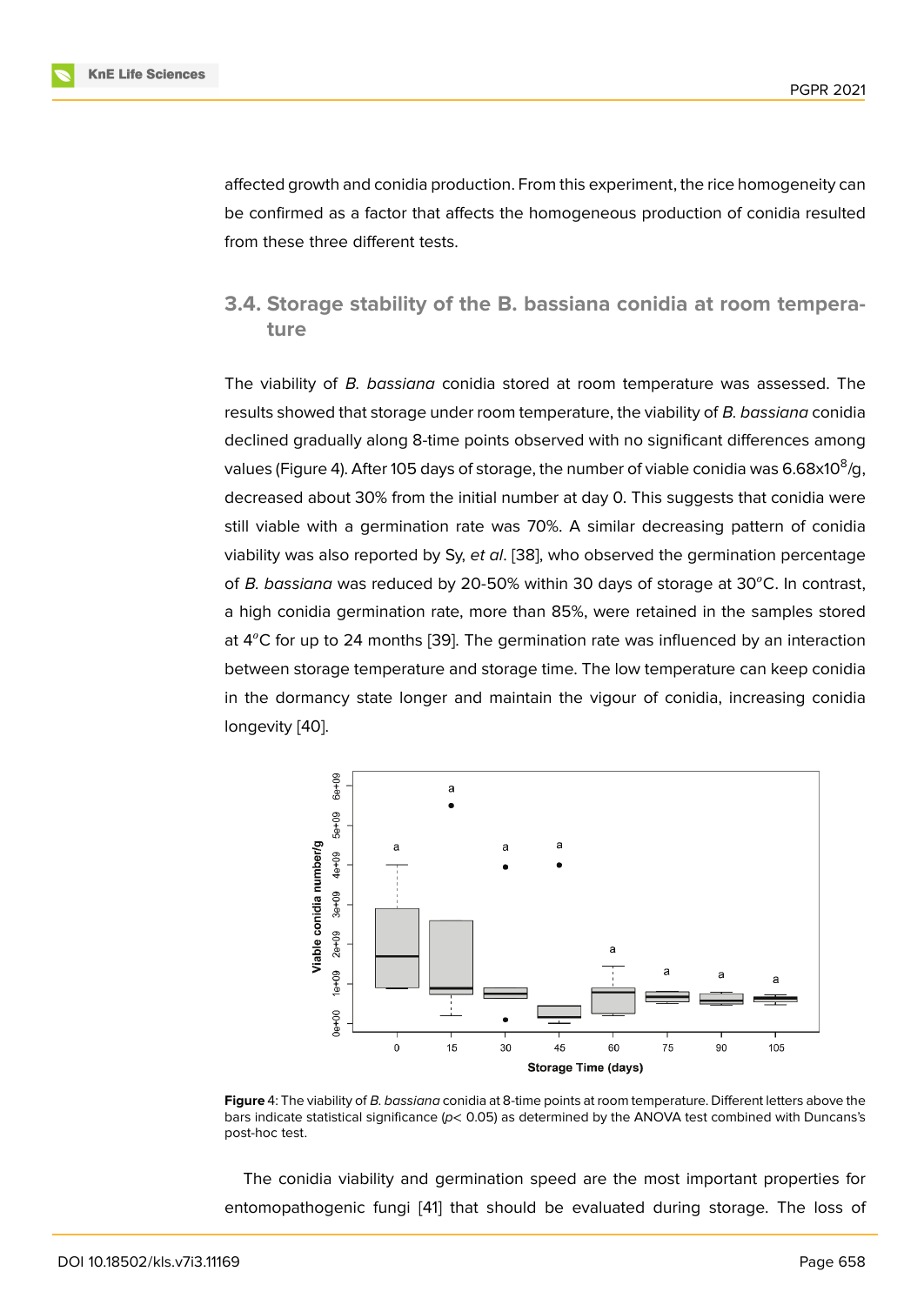attribute affecting the conidia effectiveness in a relatively short period has to be avoided since the minimum desirable shelf lives for biological insecticides are 6 months under controlled conditions [42]. In this present study, room temperature was used as a storage temperature which the relative humidity and constant temperature were uncontrolled. Those factors directly affect conidia's physiological changes during storage and can cause a decrease in [its](#page-15-0) viability. The storage conditions and the use of additional components to maintain the conidia stability during the fermentation process or storage are suggested to be improved.

## **4. Conclusion**

The biphasic system is the ideal two sequentially fermentation processes for conidia production of *B. bassiana*. PDB was the optimal liquid culture medium to produce blastospores in the submerged condition, whereas for the solid-state condition, rice was the best substrate to induce maximal conidia production. Moreover, rice as a substrate has already proven in resulting a consistent conidia number from batch to batch. Additionally, rice substrate also has the properties to keep a high number of viable conidia during storage up to 105 days. The substrate selection results obtained from this study may be useful for efficient conidia production as the first step in *B. bassiana* bioinsecticide formulation.

### **References**

- [1] Naqqash MN, Gökçe A, Bakhsh A, Salim M. Insecticide resistance and its molecular basis in urban insect pests. Parasitology Research. 2016;115(4):1363–1373.
- [2] Umina PA, McDonald G, Maino J, Edwards O, Hoffmann AA. Escalating insecticide resistance in Australian grain pests: Contributing factors, industry trends and management opportunities. Pest Management Science. 2019;75(6):1494–1506.
- [3] Kim K-H, Kabir E, Jahan SA. Exposure to pesticides and the associated human health effects. Science of The Total Environment. 2017;575:525–535.
- <span id="page-11-0"></span>[4] Sabarwal A, Kumar K, Singh RP. Hazardous effects of chemical pesticides on human health – Cancer and other associated disorders. Environmental Toxicology and Pharmacology. 2018;63:103–114.
- <span id="page-11-2"></span><span id="page-11-1"></span>[5] Keyhani NO. Lipid biology in fungal stress and virulence: Entomopathogenic fungi. Fungal Biology. 2018;122(6):420–429.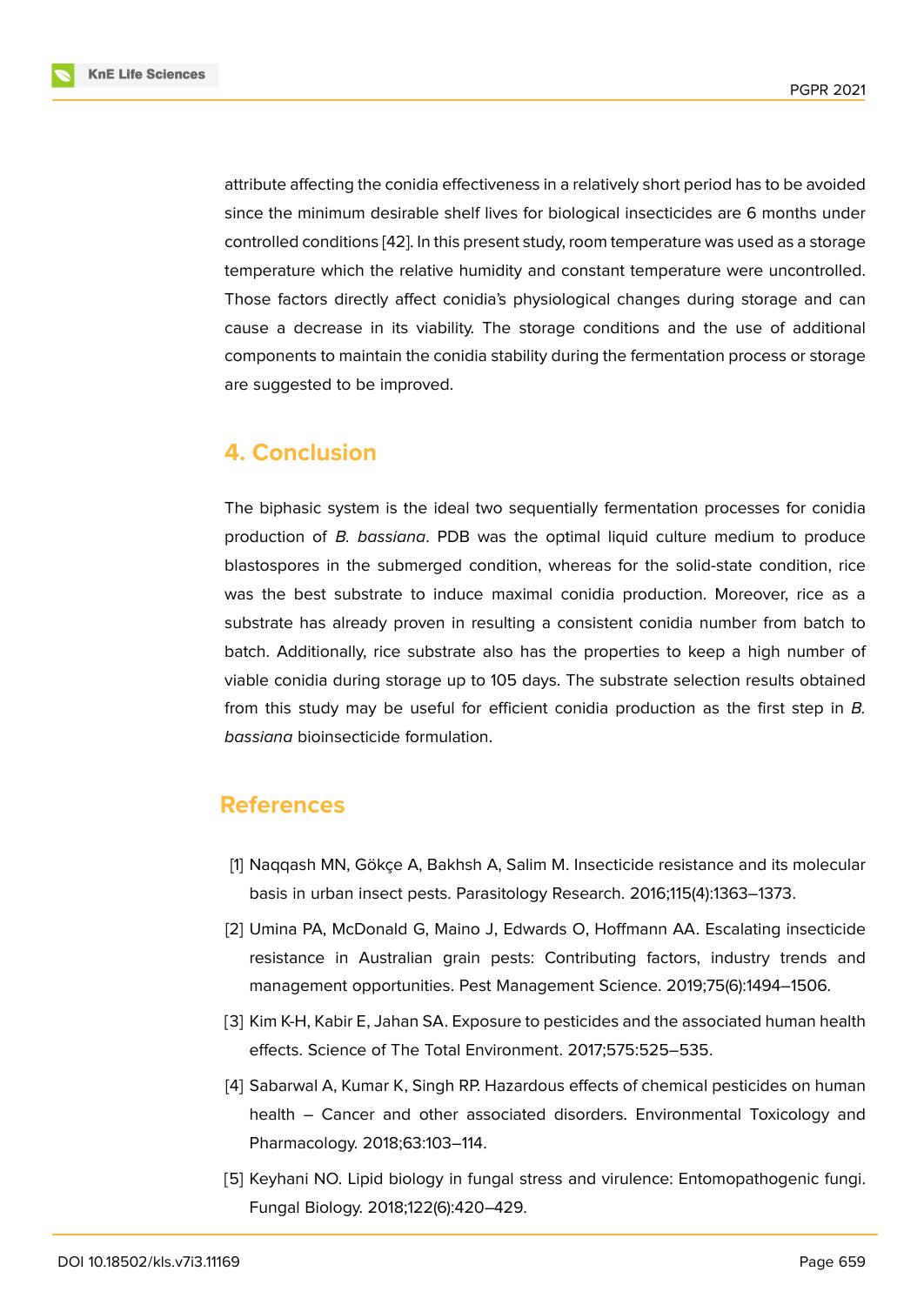

- <span id="page-12-0"></span>[6] Olson S. An analysis of the biopesticide market now and where it is going. Outlooks on Pest Management. 2015;26(5):203–206.
- [7] Damalas CA, Koutroubas SD. Current status and recent developments in biopesticide use. Agriculture. 2018;8(1):1-6.
- <span id="page-12-1"></span>[8] Arthurs S, Dara SK. Microbial biopesticides for invertebrate pests and their markets in the United States. Journal of Invertebrate Pathology. 2019;165:13–21.
- <span id="page-12-2"></span>[9] Vega FE, Goetell MS, Blackwell M et al. Fungal entomopathogens: New insights on their ecology. Fungal Ecology. 2009;2(4):149–159.
- <span id="page-12-3"></span>[10] Garrido-Jurado I, Marquez M, Ortiz-Urquiza A et al. Genetic analyses place most Spanish isolates of *Beauveria bassiana* in a molecular group with word-wide distribution. BMC Microbiology. 2011;11(1):84–94.
- <span id="page-12-4"></span>[11] McKinnon AC, Saari S, Moran-Diez ME, Meyling NV, Raad M, Glare TR. *Beauveria bassiana* as an endophyte: A critical review on associated methodology and biocontrol potential. BioControl. 2017;62(1):1–17.
- <span id="page-12-5"></span>[12] Ownley BH, Griffin MR, Klingeman WE, Gwinn KD, Moulton JK, Pereira RM. *Beauveria bassiana*: Endophytic colonization and plant disease control. Journal of Invertebrate Pathology. 2008;98(3):267–270.
- <span id="page-12-6"></span>[13] Quesada-Moraga E, López-Díaz C, Landa BB. The hidden habit of the entomopathogenic fungus *Beauveria bassiana*: First demonstration of vertical plant transmission. PLOS ONE. 2014;9(2):e89278– e892713
- <span id="page-12-7"></span>[14] Garrido-Jurado I, Fernández-Bravo M, Campos C, Quesada-Moraga E. Diversity of entomopathogenic hypocreales in soil and phylloplanes of five mediterranean cropping systems. Journal of Invertebrate Pathology. 2015;130:97–106.
- <span id="page-12-8"></span>[15] Mascarin GM, Jaronski ST. The production and uses of *Beauveria bassiana* as a microbial insecticide. World Journal of Microbiology and Biotechnology. 2016;32(11):177–202.
- <span id="page-12-9"></span>[16] Hegedus DD, Bidochka MJ, Miranpuri GS, Khachatourians GG. A comparison of the virulence, stability and cell-wall-surface characteristics of three spore types produced by the entomopathogenic fungus *Beauveria bassiana*. Applied Microbiology and Biotechnology. 1992;36(6):785–789.
- <span id="page-12-10"></span>[17] Lopez-Perez M, Rodriguez-Gomez D, Loera O. Production of conidia of *Beauveria bassiana* in solid-state culture: Current status and future perspectives. Critical Reviews in Biotechnology. 2015;35(3):334–341.
- [18] Mascarin GM, Jackson MA, Behle RW, Kobori NN, Júnior ID. Improved shelf life of dried *Beauveria bassiana* blastospores using convective drying and active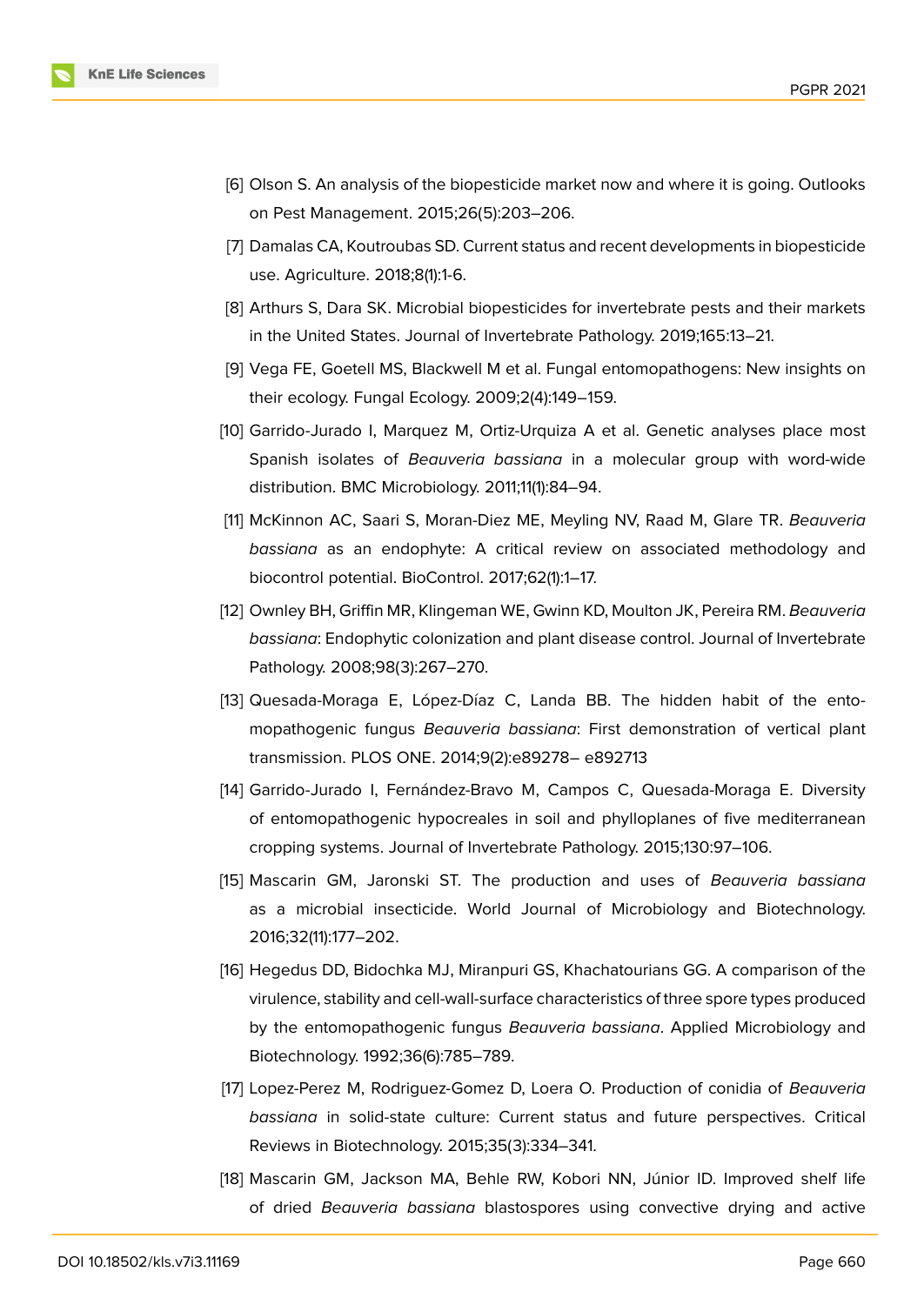packaging processes. Applied Microbiology and Biotechnology. 2016;100(19):8359– 8370.

- <span id="page-13-0"></span>[19] Roswanjaya YP, Saryanah NA, Nawfetrias W, Rosdayanti H, Putri AL. Selection of culture medium and incubation time for growth and production of beauvericin by local *Beauveria bassiana*. Advances in Biological Sciences Research 2021;13(5):59– 65.
- <span id="page-13-1"></span>[20] Pham TA, Kim JJ, Mm SG, Kim K. Production of blastospore of entomopathogenic *Beauveria bassiana* in a submerged batch culture. Mycobiology. 2009;37(3):218– 224.
- <span id="page-13-2"></span>[21] Puzari KC, Sarmah DK, Hazarika LK. Medium for mass production of *Beauveria bassiana* (balsamo) vuillemin. Journal of Biological Control. 1997;11(1&2): 97–100.
- <span id="page-13-3"></span>[22] Xie L, Chen HM, Yang JB. Conidia production by *Beauveria bassiana* on rice in solidstate fermentation using tray bioreactor. Advanced Materials Research. 2013;610– 613:3478–3482.
- <span id="page-13-4"></span>[23] Lacey LA. Manual of techniques in insect pathology. Academic Press, Wapato USA; 1997.
- <span id="page-13-5"></span>[24] Moretti A, Logrieco A, Bottalico A, Ritieni A, Randazzo G, Corda P. Beauvericin production by *Fusarium subglutinans* from different geographical areas. Mycological Research. 1995;99(3):282–286.
- [25] Antonio L, Antonio M, Ritieni A et al. Natural occurrence of beauvericin in preharvest *Fusarium subglutinans* infected corn ears in Poland. Journal of Agricultural and Food Chemistry. 1993;41(11):2149–2152.
- <span id="page-13-6"></span>[26] Pham TA, Kim JJ, Kim K. Selection of solid-state fermentation for improved conidia production of *Beauveria bassiana* as a mycoinsecticide. Mycobiology. 2010;38(2):137–143.
- <span id="page-13-9"></span>[27] Posada-Flórez FJ. Production of *Beauveria bassiana* fungal spores on rice to control the coffee berry borer, *Hypothenemus hampei*, in Colombia. Journal of Insect Science. 2008;8(1): 1–13.
- <span id="page-13-7"></span>[28] Iskandarov US, Guzalova AG, Davranov KD. Effects of nutrient medium composition and temperature on the germination of conidia and the entomopathogenic activity of the fungi *Beauveria bassiana* and *Metarhizium anisopliae*. Applied Biochemistry and Microbiology. 2006;42(1):72–76.
- <span id="page-13-8"></span>[29] Strasser H, Vey A, Butt TM. Are there any risks in using entomopathogenic fungi for pest control, with particular reference to the bioactive metabolites of *Metarhizium*, *Tolypocladium* and *Beauveria* species? Biocontrol Science and Technology. 2000;10(6):717–735.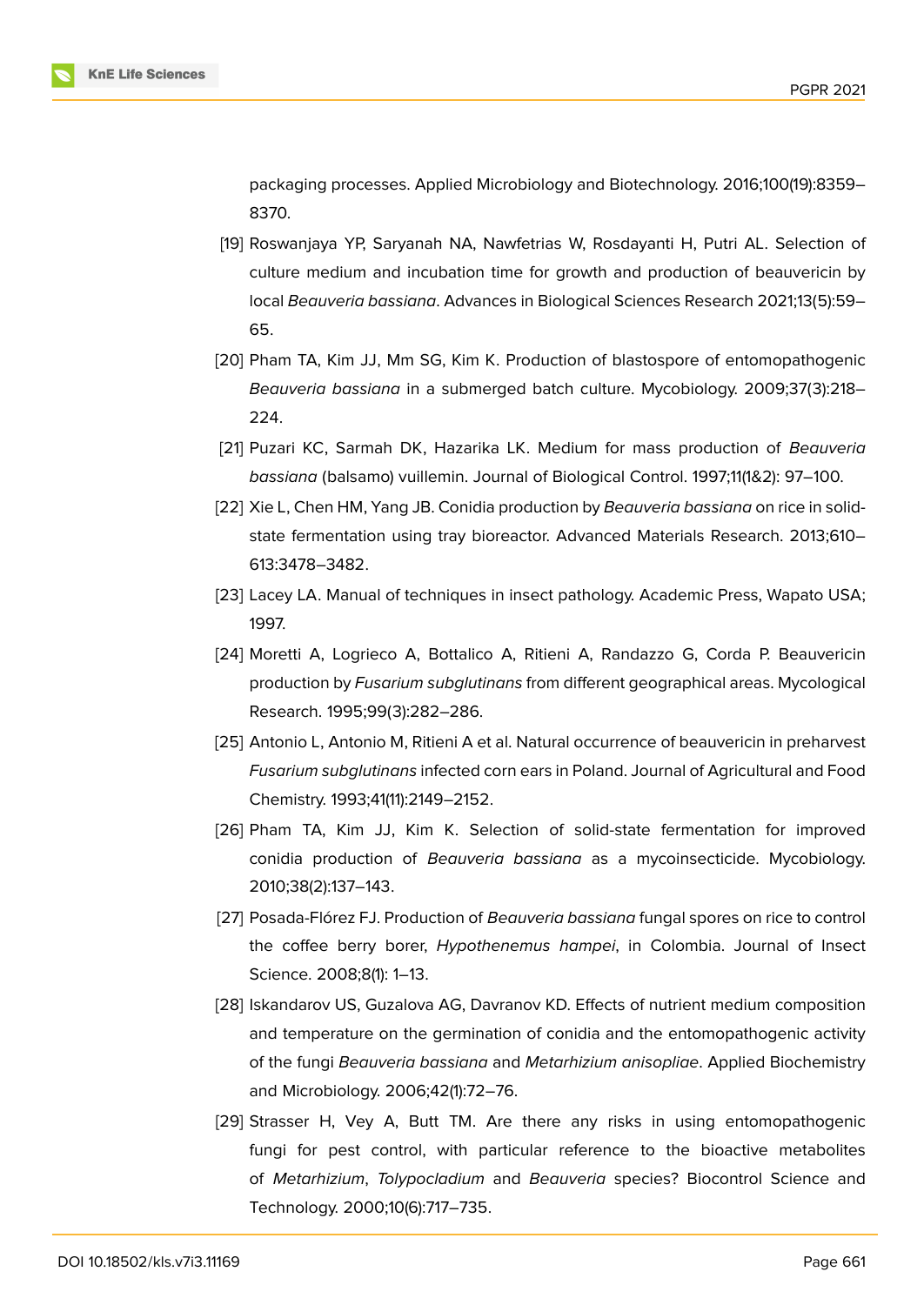

- [30] Lee HS, Song HH, Ahn JH, Shin CG, Lee GP, Lee C. Statistical selection of growth medium for the production of the entomopathogenic and phytotoxic cyclic depsipeptide beauvericin from *Fusarium oxysporum* KFCC 11363P. Journal of Microbiology and Biotechnology. 2008;18(1):138–144.
- <span id="page-14-0"></span>[31] Jenkins NE, Heviefo G, Langewald J, Lomer CJ. Development of mass production technology for aerial conidia for use as mycopesticides. Biocontrol News and Information 1998;19(1):21–32
- [32] Tarocco F, Lecuona RE, Couto AS, Arcas JA. Selection of erythritol and glycerol accumulation in conidia of *Beauveria bassiana* by solid-state fermentation, using response surface methodology. Applied Microbiology and Biotechnology. 2005;68(4):481–488.
- <span id="page-14-1"></span>[33] Ye SD, Ying SH, Chen C, Feng MG. New solid-state fermentation chamber for bulk production of aerial conidia of fungal biocontrol agents on rice. Biotechnology Letter. 2006;28(11):799–804.
- <span id="page-14-2"></span>[34] Kreutz J, Vaupel O, Zimmermann G. Efficacy of *Beauveria bassiana* (Bals.) vuill. against the spruce bark beetle, Ips *Typographus* L., in the laboratory under various conditions. Journal of Applied Entomology. 2004;128(6):384–389.
- <span id="page-14-3"></span>[35] Latifian M, Rad B, Amani M, Rahkhodaei E. Mass production of entomopathogenic fungi *Beauveria bassiana* (Balsamo) by using agricultural products based on liquidsolid diphasic method for date palm pest control. International Journal of Agriculture and Crop Sciences. 2013;19:2337–2341.
- <span id="page-14-4"></span>[36] Figueroa-Montero A, Esparza-Isunza T, Saucedo-Castañeda G, Huerta-Ochoa S, Gutiérrez-Rojas M, Favela-Torres E. Improvement of heat removal in solid-state fermentation tray bioreactors by forced air convection. Journal of Chemical Technology & Biotechnology. 2011;86(10):1321–1331.
- <span id="page-14-5"></span>[37] Membrillo I, Sánchez C, Meneses M, Favela E, Loera O. Particle geometry affects differentially substrate composition and enzyme profiles by *Pleurotus ostreatus* growing on sugar cane bagasse. Bioresource Technology. 2011;102(2):1581–1586.
- <span id="page-14-6"></span>[38] Sy VE, Schalamuk S, Scorsetti AC, Botto IL. Volcanic materials as carriers for the formulation of mycoinsecticides using the fungus *Beauveria bassiana*. International Journal of Agriculture and Natural Resources. 2016;43(2): 273–282.
- [39] Kim JC, Lee MR, Kim S et al. Long-term storage stability of *Beauveria bassiana* ERL836 granules as fungal biopesticide. Journal of Asia-Pacific Entomology. 2019;22(2):537–542.
- [40] Villamizar LF, Nelson TL, Jones SA, Jackson TA, Hurst HRK, Marshall SDG. Formation of microsclerotia in three species of *Beauveria* and storage stability of a prototype